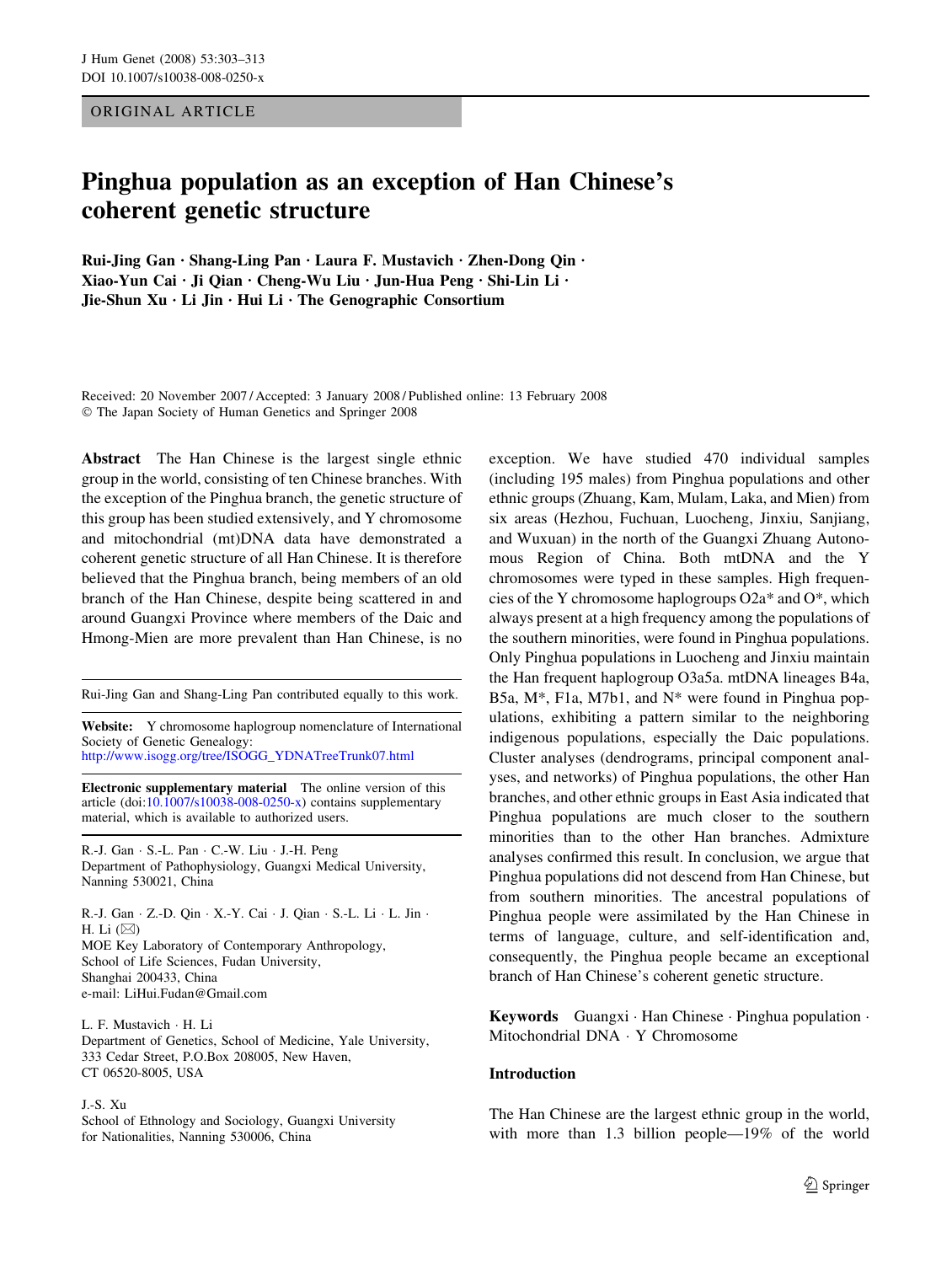population (Wen et al. [2004a](#page-10-0)). Most Han Chinese populations live in the agricultural region of East China; however, some are scattered in border areas among the minorities or in other countries. The origin, development, and expansion of the Han Chinese is an ongoing process with a long history. Han culture has greatly influenced the cultures of neighboring populations, contributing to the development of world civilization (Xu [1992](#page-10-0)). The ancestors of the Sino-Tibetan (an ethnic/linguistic phylum including Han Chinese and Tibeto-Burman) migrated from Southeast Asia to the upriver area basin of the Yellow River and became the proto-Sino-Tibetan population 10,000–40,000 years ago. Around 5000–6000 years ago, the Huaxia, who were the ancestors of Han Chinese, descended from the proto-Sino-Tibetan population (Su et al. [2000\)](#page-10-0) and started their expansion based on their advanced agriculture, technology, and culture. As a large nation with fairly clear history, the genetic structure of Han Chinese is therefore a good prototype for studying the expansion of large ethnic groups.

Han populations and Han culture have expanded to South China during the past 2000 years. The indigenous populations in South China belong to the Daic, Hmong-Mien, and Austro-Asiatic phyla. Southern Han populations were then formed by interactions between Han Chinese and the southern minorities. Although some differences can be found between Southern Han and Northern Han in terms of language and culture, relative coherence is still maintained. In earlier genetics studies, we observed that the genetic structures of most Southern Han populations are still quite similar to that of the Northern Han, without much influence of the southern minorities. However, the Han population in the Guangxi province exhibits a rather different structure from the other Han populations, with a rather low proportion of Northern Han in admixture analyses (Wen et al. [2004a](#page-10-0)).

The language of Han Chinese is called Chinese or the Sinitic language, which is classified into ten major dialects: Mandarin, Jin, Cantonese (Yue), Wu, Hui, Xiang, Hakka, Gan, Min, and Pinghua (Fig. [1\)](#page-2-0). Han Chinese populations are then classified into ten groups according to the linguistic classification. All nine Han branches have been investigated in previous molecular anthropological studies except for the Pinghua population. The Han populations in Guangxi belong to the Cantonese, Mandarin, Hakka, and Pinghua groups. These four branches may have been included in our previously studied Guangxi mixed sample. Since none of the nine previously studied branches exhibited any genetic particularity, the special structure of the Guangxi mixed sample may result from the uninvestigated Pinghua population proportion.

The word Pinghua means the Plebeian Dialect. The Pinghua Chinese is an old branch of Han Chinese, with a population of three to four million. Most of the Pinghua populations are located in the Guangxi province; however, some are also scattered in the Hunan, Yunnan, and Guangdong provinces adjacent to Guangxi. It has been suggested that the history of the Pinghua Chinese is older than those of the Hakka, Cantonese, and Min Chinese. Pinghua people maintain the typical Chinese language and culture, while they also display some cultural characteristics of the southern minorities, such as accent, raiment, and favorite foods. Within the Pinghua branch, the populations are classified into four subgroups (Xu [1999a](#page-10-0)): the North Guangxi, South Guangxi, Wuling, and Yulin (Fig. [1\)](#page-2-0). The North Guangxi subgroup is the most typical Pinghua branch.

Alternative names of the Pinghua people are diverse in different areas (Zhan et al. [2003](#page-10-0)). The name Pinghua is used in the suburbs of Nanning (the capital of Guangxi), Yongning, and Lingui; Pingsheng (Plebeian Tone) in Yangshuo; Zheyuanhua (Canefield Dialect) in Youjiang; Tuguaihua (Native Chatter) in Rongshui and Rongan; Tubaihua (Native Colloquialism) in Guigang; Tuhua (Native Dialect) in Pingle; Cunhua (Rustic Dialect) in Hengxian; Kehua (Visitor Dialect—the same meaning as Hakkanese but not the same language) in Zuojiang; Baixinghua (Common Dialect) in Yongfu.

None of these Pinghua populations have been studied genetically. Here we report on our study of the genetic structure of Pinghua Chinese from different areas of the Guangxi province, both in the paternal and maternal lineages. The Pinghua branch was found to be the most different from the other Han branches, indicating that the formation of Han Chinese occurred not only by demic diffusion but also by the assimilation of minorities. We have also attempted to summarize the genetic relationships among the Han branches.

## Materials and methods

#### Population samples

We collected 197 individual samples of Pinghua populations from the Hezhou, Fuchuan, Luocheng, Jinxiu, and Wuxuan Counties, Guangxi Zhuang Autonomous Region. Blood samples were collected randomly from healthy and unrelated individuals, including 101 males and 96 females. The individual samples were taken from individuals residing in different towns and villages to avoid the sampling bias. Neighboring control samples were also collected in the Guangxi indigenous minorities, including the Laka, Zhuang, Mulam, Kam, and Mien. The control samples were also from healthy and unrelated individuals, with a sample size of 273 (94 males and 179 females). All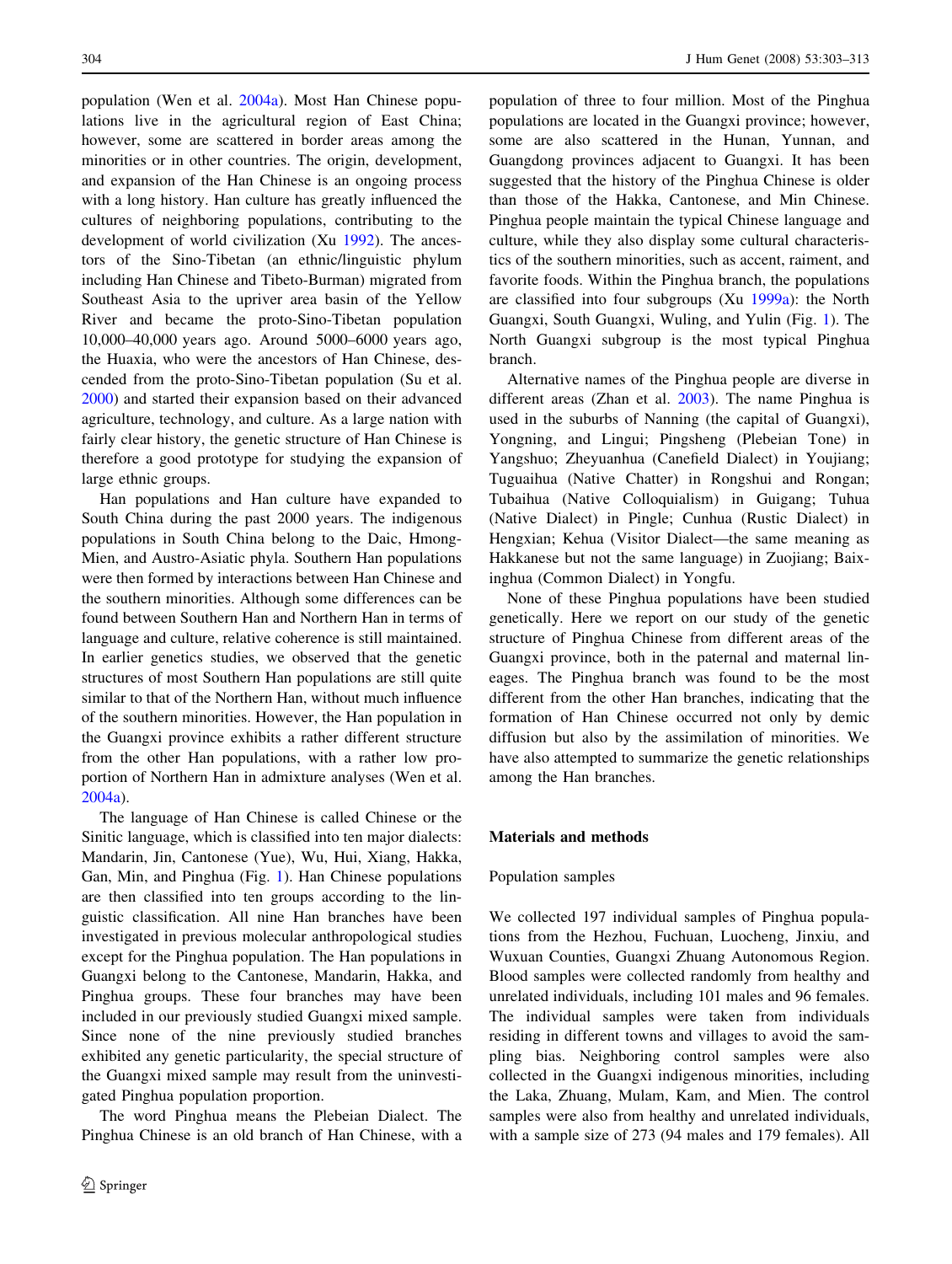<span id="page-2-0"></span>Fig. 1 Branches of Han Chinese, sub-branches of Pinghua Han, and the sample distribution. The digitally marked areas on the map are the sampled regions: *1* Luocheng, 2 Sanjiang, 3 Hezhou, 4 Jinxiu, 5 Fuchuan, 6 Wuxuan. Han Chinese is classified into three subfamilies: Chin, Chi, and Chu. These three names are derived from the three strongest kingdoms during the Warring States Period (475–221 BC) when the Han Chinese started the colonization in East and South China and the dialects diversified into Western (Chin), Eastern (Chi), and Southern (Chu) groups. The upper map shows the distribution of all the Han Chinese branches, and only the majority branch is shown in the areas with more than one branch. Therefore, the Pinghua area in the upper map is a little different from the lower map with the distribution of Pinghua population alone



subjects signed informed consent forms. DNA was extracted by the classical phenol–chloroform method from the blood samples.

## Y chromosome markers

Thirteen single nucleotide polymorphisms (SNPs) in the Y chromosome non-recombining portion were typed in the 195 male samples by PCR-restriction fragment length polymorphism (RFLP) (M130, M89, M9, M119, M110, M101, M268, M95, M88, M122, M164, M159, and M7). Seven SNPs (Yap, M15, M175, M111, M134, M117, M121), and six short tandem repeat polymorphisms (STRPs, DYS19, DYS389I, DYS390, DYS391, DYS392, DYS393) were typed by using fluorescently labeled primers for PCR amplification. The denatured products were electrophoresed on an acrylamide gel using an ABI 3100 genetic analyzer (Applied Biosciences, Foster City, CA). These markers are all highly informative in East Asia (Su et al. [2000](#page-10-0); Li [2005;](#page-10-0) Shi et al. [2005](#page-10-0)). Y chromosome haplogroups were determined according to the classification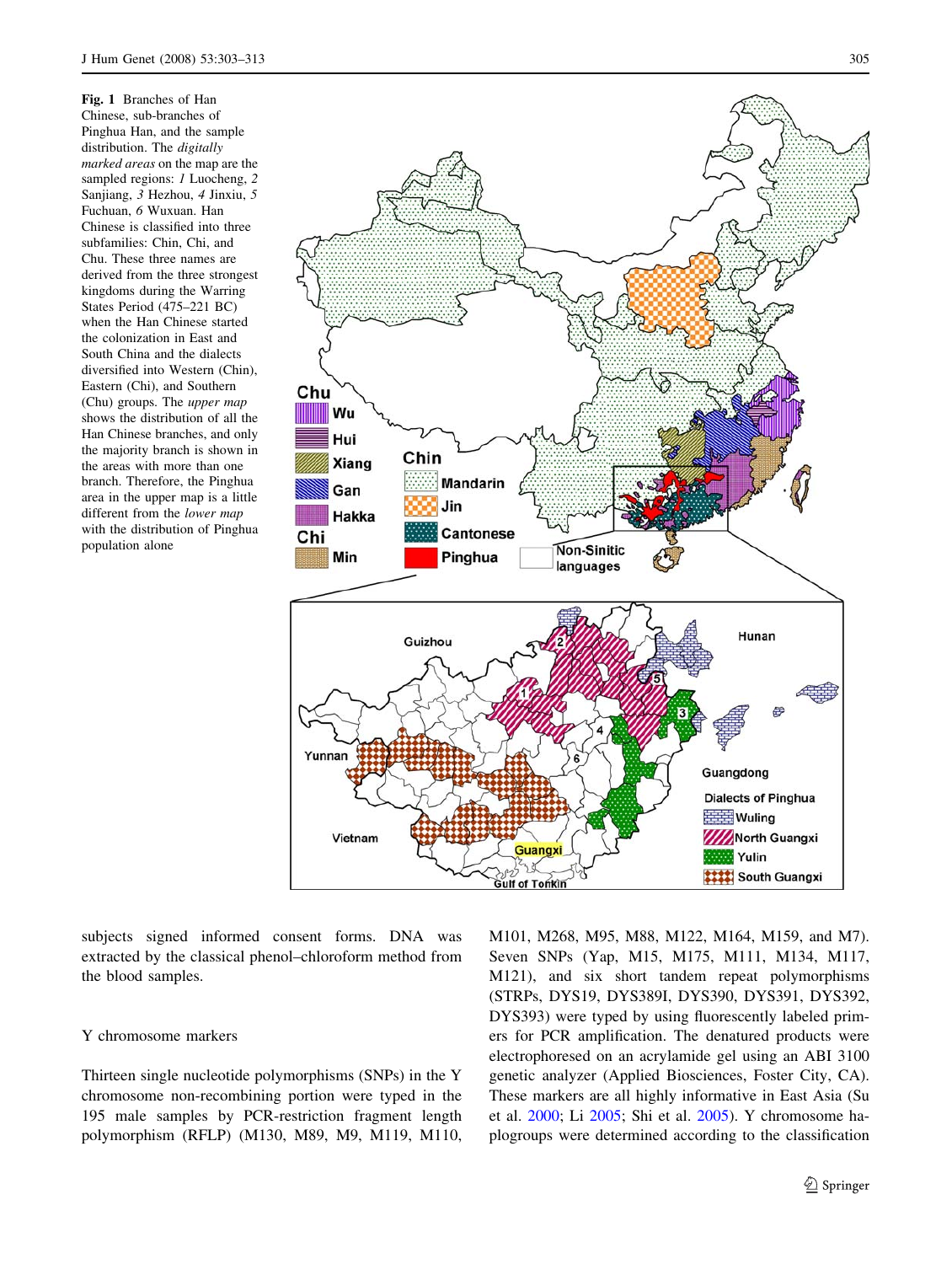| Sample number  | Phyla      | Population       | Size | Haplogroups $(\%)$ |       |       |       |       |      |       |       |       |         |
|----------------|------------|------------------|------|--------------------|-------|-------|-------|-------|------|-------|-------|-------|---------|
|                |            |                  |      | C                  | D1    | K     | $O^*$ | $O3*$ | O3a4 | O3a5  | O3a5a | $O2*$ | $O2a^*$ |
| P <sub>1</sub> | Han        | Pinghua-LuoCheng | 21   |                    |       | 4.76  | 4.76  | 9.52  | 9.52 | 23.81 | 42.86 |       | 4.76    |
| P <sub>3</sub> | Han        | Pinghua-HeZhou   | 15   |                    | 6.67  |       | 60.00 | 13.33 |      |       | 6.67  | 6.67  | 6.67    |
| P <sub>4</sub> | Han        | Pinghua-JinXiu   | 6    |                    |       | 16.67 |       | 16.67 |      |       | 33.33 | 16.67 | 16.67   |
| P <sub>5</sub> | Han        | Pinghua-FuChuan  | 28   |                    | 17.86 | 3.57  | 14.29 | 3.57  | 3.57 |       | 3.57  | 3.57  | 50.00   |
| <b>P6</b>      | Han        | Pinghua-Wuxuan   | 31   | 3.23               |       |       |       |       |      | 3.23  | 6.45  | 3.23  | 83.88   |
|                |            | Pinghua total    | 101  | 0.99               | 5.94  | 2.97  | 13.86 | 5.94  | 2.97 | 5.94  | 14.85 | 3.96  | 42.58   |
| D1             | Daic       | Mulam-LuoCheng   | 11   |                    |       | 9.09  | 18.18 | 45.45 | 9.09 | 9.09  |       | 9.09  |         |
| D2             | Daic       | Kam-SanJiang     | 28   | 21.43              |       | 7.14  | 3.57  | 7.14  |      | 3.57  | 7.14  | 21.43 | 28.57   |
| D <sub>4</sub> | Daic       | Laka-JinXiu      | 23   | 4.35               | 52.17 | 4.35  |       | 26.10 | 4.35 |       |       | 8.70  |         |
| D <sub>6</sub> | Daic       | Zhuang-Northern  | 21   |                    | 8.92  | 14.29 | 4.76  | 14.29 |      |       | 9.25  | 4.76  | 42.86   |
| H <sub>5</sub> | Hmong-Mien | Mien-FuChuan     | 11   |                    | 9.09  | 18.18 |       | 27.27 | 9.09 |       |       | 9.09  | 27.27   |
|                |            | Minorities total | 94   | 3.44               | 8.36  | 12.75 | 5.63  | 24.39 | 4.94 | 2.42  | 3.62  | 9.70  | 24.50   |

<span id="page-3-0"></span>Table 1 Y chromosome haplogroup frequencies of the Pinghua Han populations and the neighboring minorities

of the Y-DNA Haplogroup Tree 2007 provided by International Society of Genetic Genealogy (ISOGG).

## Mitochondrial DNA markers

Sequencing of the mtDNA HVS-1 region was performed for all 470 samples. Primers for HVS-1 sequencing were L15974 and H16488 (Yao et al. [2002](#page-10-0)). Purified PCR products were sequenced using the BigDye terminator cycle sequencing kit and an ABI 3100 genetic analyzer (Wen et al. [2004a,](#page-10-0) [b](#page-10-0), [c](#page-10-0)). Primers were designed for amplifying multiple fragments that contain haplogroup diagnostic polymorphisms in the coding regions. The PCR products were then digested by restriction enzymes: 663HaeIII, 5176AluI, 12406HpaI, 4831HhaI, 9824HinfI, 5417RsaI, 10310NlaIII, 13259HincII, 9bp indel, 3391HaeIII, 10397AluI, 4715HaeIII (Kivisild et al. [2002](#page-10-0); Yao et al. [2002\)](#page-10-0). Both the HVS-1 motif and the coding region variations were used to infer haplogroups according to the classification of Kivisild et al. ([2002\)](#page-10-0). The HVS-1 sequences of 470 individuals have been submitted to GenBank (accession numbers EU277025–EU277489).

## Statistical analysis

Population data on the Y chromosome (Li et al. [2003;](#page-10-0) Wen et al. [2004a,](#page-10-0) [c;](#page-10-0) Li [2005](#page-10-0); Chen et al. [2006;](#page-10-0) Feng [2007](#page-10-0)) and mtDNA ( Wen et al. [2004a,](#page-10-0) [b,](#page-10-0) [c;](#page-10-0) Li [2005;](#page-10-0) Li et al. [2007\)](#page-10-0) were retrieved from the literature and included in our comparative analysis. Population dendrograms of Y haplogroups and mtDNA haplogroups were constructed separately by the furthest neighbor method using SPSS ver. 13.0 software (SPSS, Chicago, IL). The plots of principal component (PC) analysis of the East Asian populations were also constructed by SPSS ver. 13.0 using Y chromosome and mtDNA data separately. ADMIX ver. 2.0 (Dupanloup and Bertorelle [2001\)](#page-10-0) and LEADMIX (Wang [2003](#page-10-0)) were used to evaluate the genetic contributions of Han Chinese and southern indigenous populations to the Pinghua Chinese population. The data of parent populations used in the admixture analyses were the sum of all the data collected from the literature. For Han Chinese, all of the data from the Han populations, with the exception of the Pinghua population, were included. For the southern minorities, we pooled the Hmong-Mien and Daic population data from four southern provinces (Guizhou, Guangxi, Hunan, and Guangdong). Both data from the literature and that obtained from our new samples were included. Three networks of the Y chromosome STRP haplotypes and eight networks of mtDNA HVS-1 motifs were constructed by the median-joining method (Bandelt et al. [1999\)](#page-10-0) using NETWORK ver. 4.201.

# Results

# Y chromosome haplogroup frequencies

Y chromosome haplogroups of all the 195 male samples were determined by the newest classification of ISOGG. Data derived from our newly collected samples are given in Table 1. The major haplogroups of Pinghua populations are O2a\*, O3a5a, and O\*, which is similar to the pattern (O2a\*, O3\*, K, and O\*) of the neighboring minorities. However, the frequent haplogroup of Han Chinese, O3a5a, only appears at a high frequency in Luocheng and Jinxiu, two small population samples. O3a5a is rare in the southern indigenous populations, as determined in previous studies. The distributions of some haplogroups are ethnically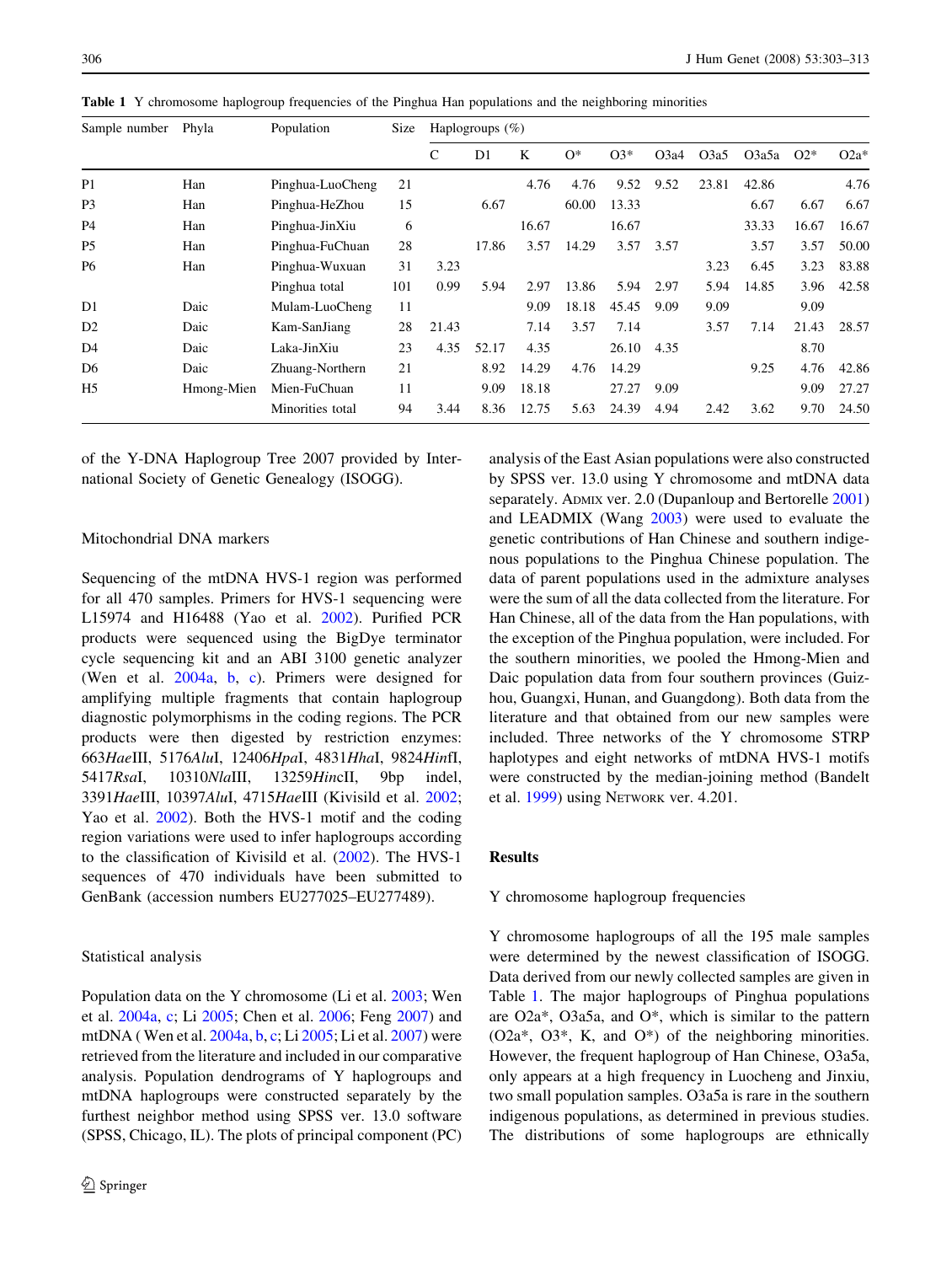Table 2 mtDNA haplogroup frequencies of the Pinghua Han populations and the neighboring minorities

|  |  | í |
|--|--|---|
|  |  |   |

| Number <sup>a</sup> | Size |                 | Haplogroups $(\%)$ |                               |                  |                               |                  |                  |                  |                |       |                  |                  |                  |                 |                  |
|---------------------|------|-----------------|--------------------|-------------------------------|------------------|-------------------------------|------------------|------------------|------------------|----------------|-------|------------------|------------------|------------------|-----------------|------------------|
|                     |      | A               | B                  | $B4*$                         | B <sub>4</sub> a | B <sub>4</sub> b <sub>1</sub> | B <sub>5</sub> a | B <sub>5</sub> b | ${\bf C}$        | C <sub>5</sub> | $D^*$ | D <sub>4</sub>   | D <sub>4</sub> a | D <sub>5</sub>   |                 | D <sub>5</sub> a |
| P1                  | 51   |                 |                    |                               | 3.92             |                               | 7.84             |                  | 1.96             |                |       |                  |                  |                  |                 |                  |
| P <sub>3</sub>      | 39   | 2.56            |                    | 2.56                          | 7.69             | 2.50                          | 5.13             |                  |                  |                | 2.56  |                  |                  |                  |                 | 2.56             |
| P <sub>4</sub>      | 13   |                 |                    |                               | 7.69             | 7.69                          |                  |                  |                  |                | 7.69  | 7.69             |                  |                  |                 |                  |
| P5                  | 48   |                 |                    | 4.17                          | 4.17             | 2.08                          | 4.17             | 6.25             |                  | 2.08           |       | 2.08             |                  | 2.08             |                 |                  |
| P <sub>6</sub>      | 46   | 2.17            |                    |                               | 2.17             | 2.17                          | 8.70             |                  | 2.17             |                | 2.17  | 2.17             | 4.35             | 6.52             |                 |                  |
| D1                  | 27   | 7.41            |                    |                               | 7.41             | 3.70                          |                  |                  |                  |                | 3.70  |                  |                  |                  |                 |                  |
| D <sub>2</sub>      | 72   |                 |                    | 1.39                          | 11.11            | 2.78                          | 5.56             |                  | 5.56             |                |       |                  | 1.39             |                  |                 |                  |
| D <sub>4</sub>      | 67   | 4.48            |                    | 2.99                          | 5.97             | 2.99                          | 16.42            | 1.49             | 5.97             | 1.49           | 1.49  | 1.49             | 1.49             | 2.99             |                 |                  |
| D6                  | 78   |                 | 1.28               | 6.41                          | 6.41             | 7.69                          | 7.69             |                  | 3.84             |                |       |                  | 2.57             | 5.13             |                 |                  |
| H <sub>5</sub>      | 29   |                 |                    |                               | 10.34            |                               | 6.90             |                  | 3.45             |                |       | 3.45             |                  |                  |                 |                  |
| Number              | Size |                 | Haplogroups $(\%)$ |                               |                  |                               |                  |                  |                  |                |       |                  |                  |                  |                 |                  |
|                     |      | $F^*$           | F <sub>1</sub> a   | F <sub>1</sub> a <sub>1</sub> | Flala            | F <sub>1</sub> b              | F1c              | $F2*$            | F <sub>2</sub> a | F <sub>3</sub> | $M^*$ | $G^*$            | Gla              | $G2*$            | HV              |                  |
| P1                  | 51   | 1.96            | 7.84               | 3.92                          |                  | 1.96                          |                  |                  | 1.96             | 3.92           | 17.65 |                  |                  |                  | 1.96            |                  |
| P <sub>3</sub>      | 39   | 5.13            | 12.82              |                               |                  |                               |                  |                  | 2.56             | 5.13           | 12.82 |                  |                  |                  |                 |                  |
| P <sub>4</sub>      | 13   |                 |                    |                               |                  |                               |                  |                  |                  | 23.08          | 30.77 |                  |                  | 7.69             |                 |                  |
| P5                  | 48   | 2.08            | 14.58              |                               |                  | 2.08                          |                  |                  | 6.25             | 4.17           | 10.42 |                  |                  |                  |                 |                  |
| P <sub>6</sub>      | 46   | 4.35            | 8.70               | 2.17                          |                  | 2.17                          |                  |                  |                  | 4.35           | 19.57 |                  |                  | 2.17             |                 |                  |
| D1                  | 27   |                 | 3.70               | 3.70                          |                  |                               | 3.70             |                  |                  | 7.41           | 14.81 |                  |                  |                  |                 |                  |
| D <sub>2</sub>      | 72   | 4.17            | 4.17               |                               |                  | 1.39                          |                  |                  |                  | 5.56           | 5.56  |                  |                  |                  |                 |                  |
| D <sub>4</sub>      | 67   | 2.99            | 11.94              |                               | 4.48             |                               |                  | 1.49             |                  | 0.00           | 14.93 |                  | 1.49             | 1.49             |                 |                  |
| D <sub>6</sub>      | 78   | 2.56            | 7.69               |                               |                  | 2.57                          | 1.28             |                  | 1.28             | 1.28           | 5.13  | 1.28             |                  | 1.28             |                 |                  |
| H5                  | 29   |                 | 6.90               |                               |                  |                               |                  |                  | 6.90             | 6.90           | 10.34 |                  |                  |                  |                 |                  |
| Number              | Size |                 | Haplogroups $(\%)$ |                               |                  |                               |                  |                  |                  |                |       |                  |                  |                  |                 |                  |
|                     |      | $\mathbf{M}7^*$ | $M7b*$             | M7b1                          | M7b2             | M7c                           | $M7c1*$          | M7c1a            | M8a              | M9a            | $N^*$ | N <sub>9</sub> a | $R^*$            | R <sub>9</sub> b | R <sub>9c</sub> | Y                |
| P1                  | 51   | 11.76           | 5.88               | 9.80                          |                  |                               |                  |                  | 3.92             |                | 1.96  | 1.96             | 1.96             | 3.92             | 1.96            | 1.96             |
| P <sub>3</sub>      | 39   | 5.13            | 5.13               | 10.26                         |                  |                               |                  |                  |                  | 2.56           | 7.69  | 2.56             |                  | 2.56             |                 |                  |
| P4                  | 13   |                 |                    |                               |                  |                               |                  |                  |                  |                | 7.69  |                  |                  |                  |                 |                  |
| P5                  | 48   |                 | 6.25               | 8.33                          |                  | 2.08                          | 2.08             |                  | 4.17             |                | 2.08  | 8.33             |                  |                  |                 |                  |
| P <sub>6</sub>      | 46   |                 | 2.17               | 2.17                          |                  |                               |                  |                  |                  |                | 8.70  | 2.17             |                  | 8.70             |                 |                  |
| D1                  | 27   | 7.41            | 11.11              | 14.81                         | 3.70             |                               |                  |                  | 3.70             |                |       |                  |                  | 3.70             |                 |                  |
| D <sub>2</sub>      | 72   | 8.33            | 5.56               | 18.06                         |                  | 1.39                          | 9.72             | 1.39             |                  |                |       | 2.78             |                  | 1.39             |                 | 2.78             |
| D <sub>4</sub>      | 67   | 1.49            |                    | 1.49                          | 1.49             |                               | 1.49             |                  |                  |                | 4.48  |                  |                  | 1.49             |                 |                  |
| D <sub>6</sub>      | 78   | 2.56            | 5.13               | 6.41                          | 1.28             |                               | 1.28             |                  | 1.28             |                | 5.13  | 1.28             | 2.57             | 7.69             |                 |                  |
| H <sub>5</sub>      | 29   | 3.45            | 6.90               | 17.24                         | 3.45             |                               |                  |                  |                  |                | 6.90  | 3.45             |                  | 3.45             |                 |                  |

<sup>a</sup> The population codes in this table are the same as in Table [1](#page-3-0)

associated: O1a and O2a\* are frequent in Daic populations (Li [2005](#page-10-0)); O3\* and O2a\* are frequent in Hmong-Mien populations (Feng [2007\)](#page-10-0); O3, O3a5, and O3a5a are frequent in Han Chinese (Su et al. [2000;](#page-10-0) Wen et al. [2004a;](#page-10-0) Shi et al. [2005](#page-10-0)). The presence of O2a\* as the most frequent haplogroup of the Pinghua population indicates that the population is closer to southern minorities than to the other Han Chinese populations.

# Mitochondrial DNA haplogroup frequencies

Forty-three mtDNA haplogroups were found in the 470 samples (Table 2). The mtDNA haplogroups present at high frequencies in the Pinghua populations are B4a, B5a, M\*, F1a, M7b1, and N\*; this is very similar to the frequencies in neighboring populations, especially Daic populations. The Pinghua population from Jinxiu, which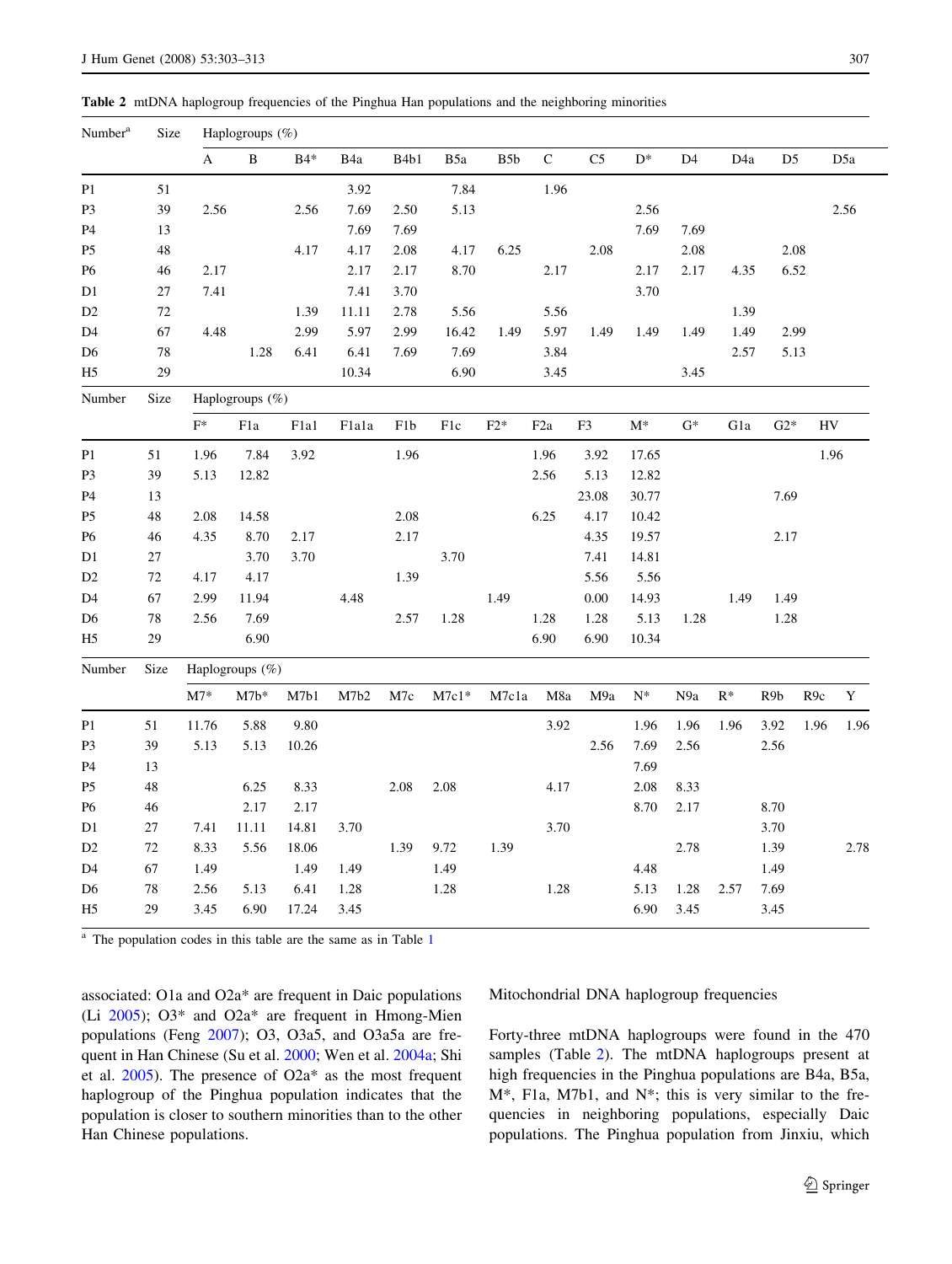



has a high frequency of haplogroup F3, is different from the other populations. The frequency of haplogroup M7\* in the Luocheng Pinghua population is also higher than those of other populations. Both mtDNA and Y chromosome haplogroup patterns of these two populations are different from those of the other Pinghua populations, but this may also result from the small sample size. The B, F, R9a, R9b, N9a, and M7 haplogroups are frequent haplogroups of southern indigenous populations. The Daic populations are characterized by B4a, B5a, F1a, M7b1, M7b\*, M\*, R9A, and R9b (Li et al. [2007](#page-10-0)); the Hmong-Mien populations by B4a, B5a, M\*, M7b\*, C, B4b1, M7b1, F1a, B4\*, and R9b (Wen et al. [2004b\)](#page-10-0); the Han Chinese by A, C, D, G, M8a, Y, and Z (Wen et al. [2004a](#page-10-0)). The mtDNA haplogroup pattern of Pinghua populations matches the pattern of the southern indigenous populations—not that of Han Chinese.

#### Dendrogram clustering

In the dendrograms of Fig. 2, we clustered the data of Y chromosome and mtDNA haplogroups from various populations in East Asia separately. The data of the populations in the same linguistic group were then pooled. Ten Han Chinese branches and six other linguistic phyla were pooled by averaging the population frequencies.

In the dendrogram of Y chromosome haplogroups, all of the Han branches, except for the Pinghua branch, cluster in one group, indicating the highly coherent paternal genetic structure of the Han Chinese ethnic group. The Tibeto-Burman falls into the Han cluster, matching the linguistic classification of the Sino-Tibetan phylum. The southern indigenous phyla form another cluster. The Pinghua Han branch falls into this clustering, exhibiting the southern feature of Pinghua populations. The northern-most phylum, Altaic, clusters with neither of the groups. Within the Sino-Tibetan cluster, the populations are clustered more geographically than linguistically. The geographically close branches of Xiang and Yue are also close in the dendrogram, though linguistically, Xiang belongs to the same branch of Wu, Hui, and Gan. The geographic influence is even clearer in mtDNA data clustering. The southernmost populations (Daic, Hmong-Mien, Pinghua, Yue, Min) fall into one cluster.

Principal component analyses

The Han Chinese and southern minority data were used in the principal component analyses. In the Y chromosome plot of Fig. [3a](#page-6-0), southern and northern Han populations can be seen to cluster tightly in both PC 1 and PC 2. In the mtDNA plot of Fig. [3b](#page-6-0), northern Han populations still cluster tightly, while some of the southern Han populations are scattered. Therefore, the highly coherent genetic structure of the Han Chinese is mirrored in the PC analyses, while the distribution of southern minority data is dispersed widely. The Pinghua populations are very far from the Han Chinese cluster in the Y chromosome plot, except for the Jinxiu and Luocheng populations. In the mtDNA plot, all of the Pinghua populations are scattered among the southern minorities, which may also reflect the sexual bias in the gene flow among populations. Maternal lineages are always more frequently floating by the paternal-dominant marriage. Therefore, the maternal lineages of Pinghua populations will be much closer to those of their neighbors, Daic and Hmong-Mien, than the paternal lineages.

#### Network analyses of the major haplogroups

The major Y chromosome haplogroups are O2a\*, O\*, and O3a5a. In the reference populations, we only found a high frequency of  $O^*$  in the Zhuang population; in most of the data available on the Han ethnic population, O\* is either rare or unexamined. Therefore, we did not analyze the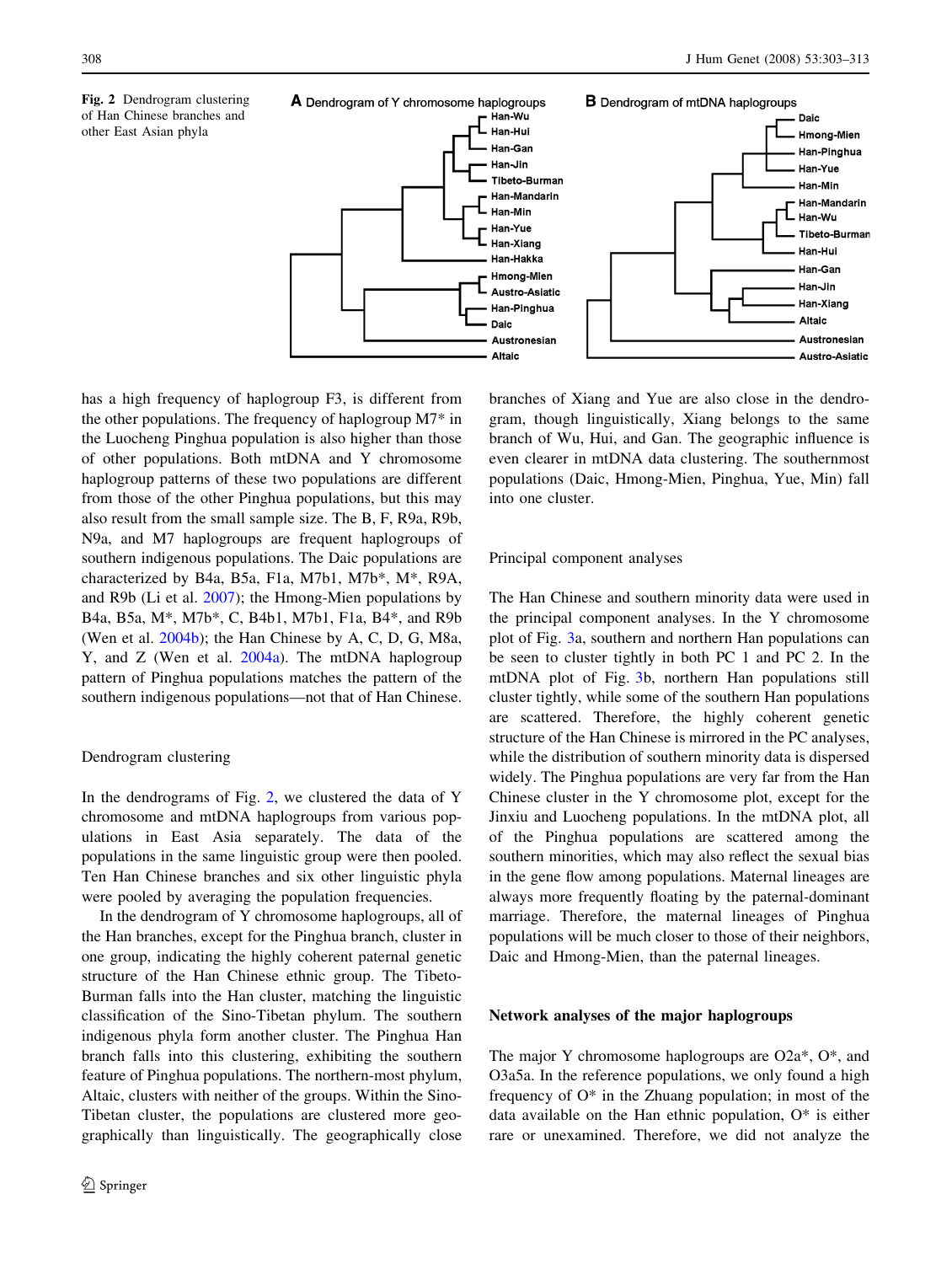<span id="page-6-0"></span>







network of O\*. In Fig. 4, networks of O2a\*, O3\*, and O3a5a were analyzed using six STRPs. The STRP haplotypes of the Pinghua samples (Electronic Supplementary Material, Table 1) were compared with those of the Han, Daic, and Hmong-Mien (Chen et al. [2006;](#page-10-0) Feng [2007;](#page-10-0) Li [2005;](#page-10-0) Li [2007\)](#page-10-0). There are at least two central haplotypes in the network of O2a\*: one in the upper portion, and one towards the center. The upper center is occupied by Daic,

Hmong-Mien, and Pinghua samples. Most of the other Han branch samples are in the upper part, and a Han-specific sub-clade can be observed in the terminal nodes with Min speakers from eastern Guangdong. This Han sub-clade is derived from the Hmong-Mien haplotype and matches the neighboring history of Han and She (an eastern Hmong-Mien population) in eastern Guangdong (Li [2007\)](#page-10-0). Pure Daic or pure Hmong-Mien sub-clades can also be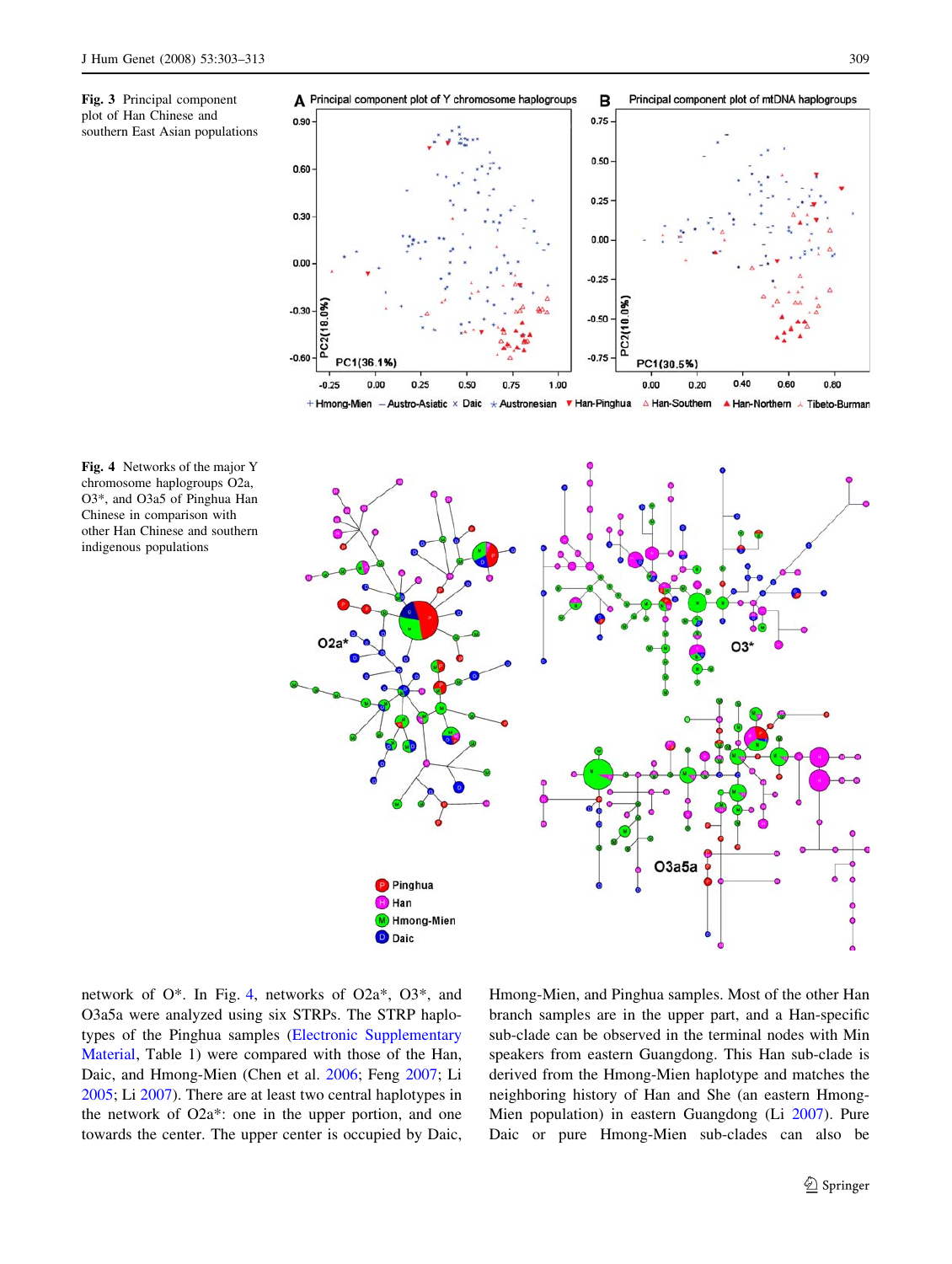observed, indicating that the network is ethnically informative. Most of the Daic and Hmong-Mien haplotypes are in the center of the O2a\* network. Most of the Pinghua and other Han haplotypes are likely derived haplotypes, as they are mostly at the terminals. The Pinghua samples share many more haplotypes with the southern minorities than with other Han Chinese. They also have more haplotypes connected to those of the southern minorities, indicating that most of the Pinghua people with the O2a\* haplogroup are derived from the southern minorities. Compared with the two indigenous groups, the Pinghua haplotypes are more related to Hmong-Mien. In the network of O3\*, Hmong-Mien haplotypes are closer to the center. The Han sub-clades are derived from the Hmong-Mien haplotypes, while the Daic haplotypes are on the periphery. Pinghua samples share more haplotypes in common with the Daic samples. In the network of O3a5a, Pinghua samples are more related to the other Han samples. These samples are from Luocheng, with highest frequency of O3a5a among the Pinghua population samples.

The mtDNA HVS-1 motif and the RFLP information are given in Electronic Supplementary Material Table 2. Based on the motifs, the networks of mtDNA haplogroups B4\*, B4a, B5a, N9a, F\*, F1a, R9b, and M7 were analyzed (Fig. [5](#page-8-0)). The reference data for the mtDNA HVS-1 motifs are from the literature (Wen et al. [2004b](#page-10-0); Hill et al. [2007](#page-10-0); Li et al. [2007](#page-10-0)). The mtDNA networks are always "sunlike'' with a huge central haplotype and a great number of ''sunlight'' haplotypes around the center. Almost all of the ethnic phyla share the central haplotype, while fewer share the ''sunlight'' haplotypes. Interactions among the ethnic phyla can be frequently observed. In the networks of F\*, M7, and N9a, the Pinghua samples are more related to the other Han samples, indicating that Pinghua people maintained more maternal lineages from Han Chinese than paternal lineages. Overall, however, the maternal lineages of the Pinghua populations are still closer to those of the southern minorities.

#### Admixture analyses

The Han Chinese originated in North China (around the Shaanxi Province) and spread to South China during the past two and a half thousand years (Wen et al. [2004a](#page-10-0)). Therefore, the possible genetic sources of southern Han can be northern Han and the southern minorities (mostly Daic and Hmong-Mien populations). The admixture ratio of these two parent populations in the southern Han populations can be estimated by admixture analyses. We used two programs (ADMIX2.0 and LEADMIX) to estimate the admixture ratio of the maternal and paternal lineages in Pinghua populations separately. We assumed that the

admixture started 2500 years ago. As the other Han Chinese populations are all quite similar to each other, we pooled those samples (1693 individuals for Y chromosome and 2159 individuals for mtDNA; data are provided in Electronic Supplementary Material Table 3) as one of the potential parent populations. For another potential parent population, southern minorities, we pooled all of the Daic and Hmong-Mien samples from South China (1677 for Y chromosome and 2374 for mtDNA). Table [3](#page-9-0) clearly showns that the results of the two programs are almost the same. The southern minority contribution to the Pinghua population is much higher than that of the Han Chinese, in both the maternal and paternal lineages. The negative proportions for the Han Chinese, shown in Table [3](#page-9-0), may mean that the Han contributed more to the southern minorities than to the Pinghua populations. The relationships between the Pinghua population and the two potential parent populations in the networks are also included in Table [3](#page-9-0). In the Y chromosome networks, the Pinghua samples share, or are connected with, significantly more haplotypes of the southern minorities than with the Han Chinese ( $P < 10^{-12}$ ). In the mtDNA networks, the Pinghua populations are not significantly closer to the southern minorities than to the other Han Chinese ( $P = 0.326$ ). In conclusion, we argue that Pinghua populations are paternally derived from the southern minorities, and maternally influenced by other Han Chinese populations.

# Discussion

Expansion principle of large nations represented by the coherent genetic structure of Han Chinese

Ethnically and linguistically, there are ten major branches of the Han Chinese. In our genetics analyses, the Han Chinese have shown a coherent genetic structure, with the exception of the Pinghua branch. The genetic structure of Han Chinese cannot only reveal the population history of Han itself but also shed light on some principles of the formation of large nations. It is widely accepted that the Han have a history of more than 5000 years. Evidence from archaeology, history, linguistics, and recent molecular anthropology studies suggest that the Huaxia, the predecessors of the Han, evolved from the ancient Sino-Tibetan population of western China and lived in the upriver basin of the Yellow River about 5000–6000 ago. The Huaxia flourished during the three earliest dynasties (Xia, Shang, and Zhou) and grew and spread out as agriculture improved; first eastward, then southward as the Han Chinese. In the past 2000 years, there have been at least three recorded waves of southward migration: (1) in the Eastern Jin Dynasty (317–420 AD), a population of more than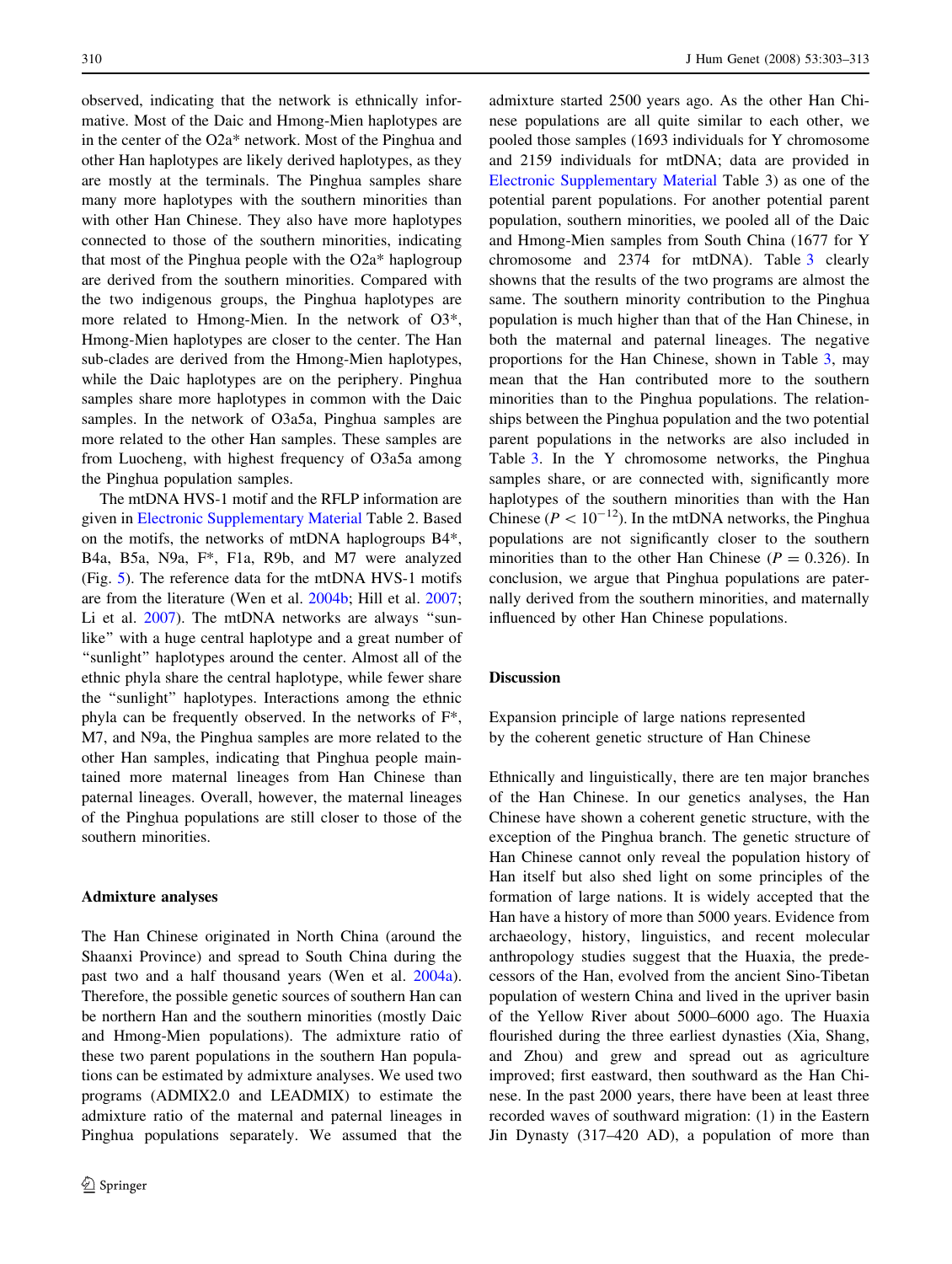<span id="page-8-0"></span>Fig. 5 Networks of the major mtDNA haplogroups of Pinghua Han Chinese in comparison with other East Asian populations



900,000 moved to the south; (2) more populations moved in the late Tang Dynasty, after the An-Shi Rebellion (755– 762 A.D.); (3) in the Southern Song Dynasty (1127–1297 A.D.), a population of around 5 million moved to the south (Ge et al. [1997\)](#page-10-0). When the Han migrants arrived in new regions, they were assimilated by or assimilated some of the indigenous populations, a population process that was common in Han Chinese history. In the Zhou Dynasty, Eastern Yi was assimilated; in the Qin and Han Dynasties, Chu and Yue; in the Southern and Northern Dynasties, five northern groups (Xiongnu, Xianbei, Jie, Di, Qiang); in the Tang Dynasty, Gok-Turks; in the Yuan Dynasty, Khitan and Jurchens. However, these striking events have not resulted in high proportions of exotic genetic contributions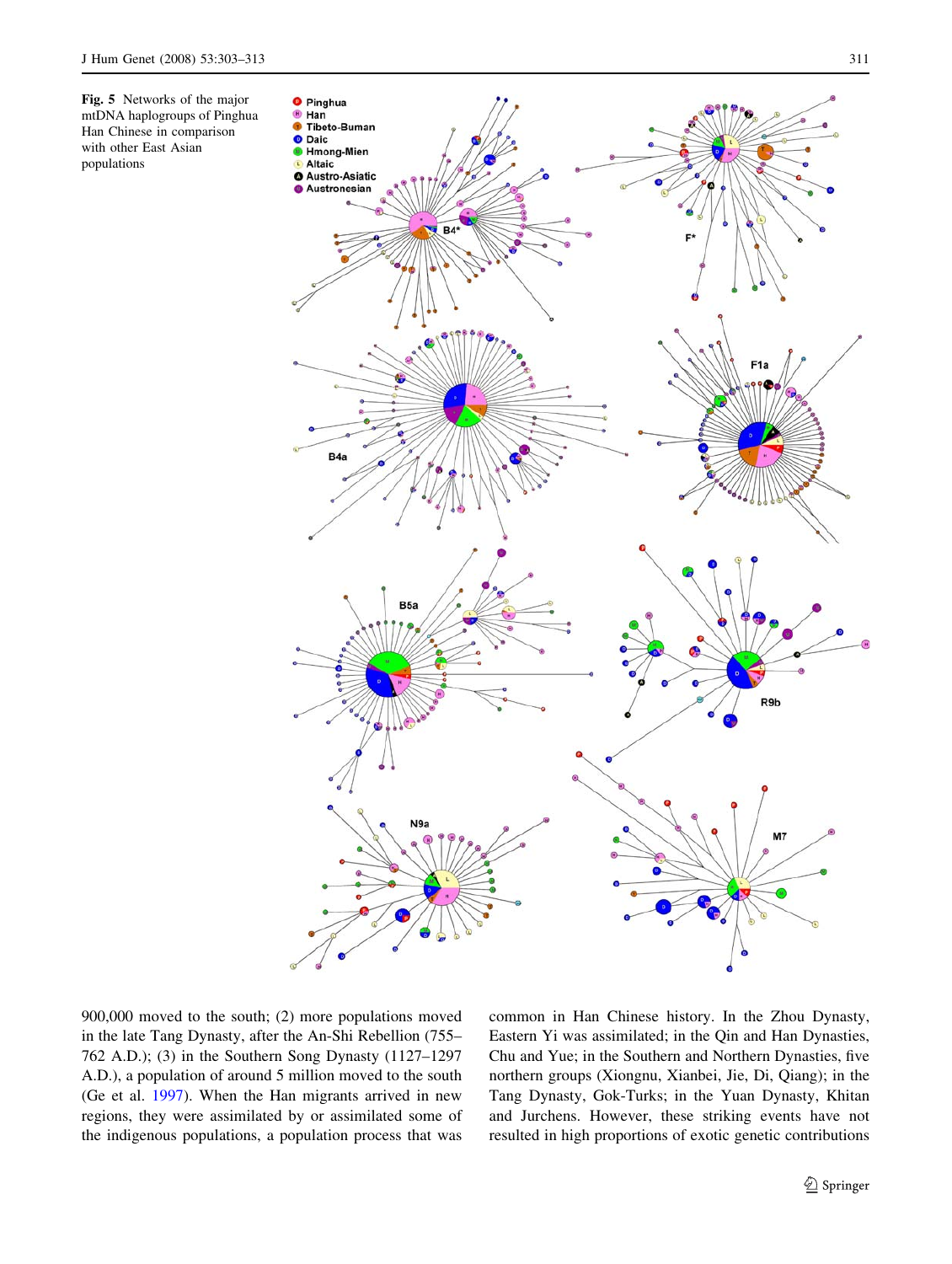| Lineages                                      | Y chromosome                            | mtDNA                  |                                 |                        |  |  |  |
|-----------------------------------------------|-----------------------------------------|------------------------|---------------------------------|------------------------|--|--|--|
| Parent groups                                 | Han Chinese                             | Southern<br>minorities | Han Chinese                     | Southern<br>minorities |  |  |  |
| Mix proportion (ADMIX)                        | $-0.0808 \pm 0.0429$ <sup>a</sup>       | 1.0808                 | $-0.1503 \pm 0.0193^{\text{a}}$ | 1.1503                 |  |  |  |
| Mix proportion (LEADMIX)                      | $-0.3055$ (<0.0010-0.2934) <sup>b</sup> | 1.3055                 | $0.1888(0.0427 - 0.4507)^{b}$   | 0.8112                 |  |  |  |
| Individuals sharing haplotypes<br>in networks |                                         | 29                     | 8                               | 11                     |  |  |  |
| Individuals connected in networks             | 25                                      | 65                     | 58                              | 61                     |  |  |  |

<span id="page-9-0"></span>Table 3 Admixture estimates for Pinghua Han Chinese population

<sup>a</sup> Standard errors, <sup>b</sup>95% confidence intervals

to the Han Chinese, as the population of Han Chinese was always much larger than those of the other ethnic groups; therefore, the coherent genetic structure can still be observed (Wen et al. [2004a](#page-10-0)). In conclusion, we suggest that a larger population must have been the precondition for assimilating the exotic populations. The formations of large nations were therefore mainly demic diffusions. If an exotic population had a preponderant population, it was almost impossible to be assimilated in ancient times, such as the Uighur and Mongol, as the cultures and languages diffused slowly without the intervention of modern media technology.

# Social background of the Pinghua populations' specific genetic structure

Our analyses have demonstrated that the genetic structure of Pinghua populations is much closer to that of the southern minorities. Therefore, they are not branches formed by the demic diffusion of Han Chinese, but are instead formed by the indigenous minorities who have accepted the Han culture. In Guangxi province, the population mainly belongs to the Daic phylum; some Hmong-Mien populations are also scattered among the Daic areas. Southern minorities are the dominant population in Guangxi and generally would not have been assimilated. However, Guangxi, which has been a province of China for the last 2500 years, has always been under the influence of Han culture, the dominant culture of China. People could easily travel from the neighboring Han-dominant provinces, Guangdong and Hunan, to Guangxi, thereby facilitating the spread of Han culture. Therefore, some populations would have accepted the Han culture, becoming this special branch of Han Chinese. Pinghua people are Han Chinese only in language, culture, and selfidentification—not in genetic structure. This form of assimilation, in the absence of a Han-dominant population, was uncommon in the formation history of the Han.

Historically, the diffusion of Han culture in Guangxi began very early; the Zhuang, Kam, and Mien were all deeply influenced by the Han culture, and a large proportion of Han vocabulary was assimilated in their languages. Even the Thai people, who left Guangxi at least 1500 years ago, still have a large Han vocabulary as well as other influences from Han culture. Pinghua populations are located along the route used by the first group of Han migrants into Guangxi and Guangdong. The First Emperor of the Qin Dynasty (221–206 B.C.) dredged the Lingqu canal in north Guangxi, led his army through the region of Pinghua populations, and ultimately arrived in Guangdong. North Guangxi was not the final destination for the first group of Han migrants, but the Guangxi minorities along the way were deeply influenced by the culture, ultimately becoming a branch of Han.

However, we cannot prove that the genetic structure of present Pinghua population was inherited from the ancient Pinghua population. The Pinghua population might also begin with the early Han migrants and still have the core genetic proportion of Han origin. For example, in the network of the O3a5a haplogroup, a frequent Y-haplogroup of Han Chinese (Fig. [4](#page-6-0)), Pinghua samples are more related to other Han samples than to the southern minorities, and some are at the terminals of the network. This implies that the paternal lineage has independently evolved in other Hans and the Pinghua for some generations since the divergence of the two groups. Thus, it is equally plausible that an ancient Han (defined genetically and culturally) settled the Guangxi province, and then an extensive gene flow from the neighboring indigenous groups to the Han migrants has markedly reduced genetic signatures of the ancient Hans at the population level. That is, the Pinghua might be "genetically switched" descendants of the Han migrants.

# Southern indigenous characters of Pinghua populations

Since the Qin Dynasty, there have been several waves of military migrations from North China to Guangxi. In 214 BC, the Qin army arrived in Guangxi; in 1053 AD, the Song army, led by General Di Qing, arrived for a counterinsurgency; in 1368 AD, the Ming army, led by General